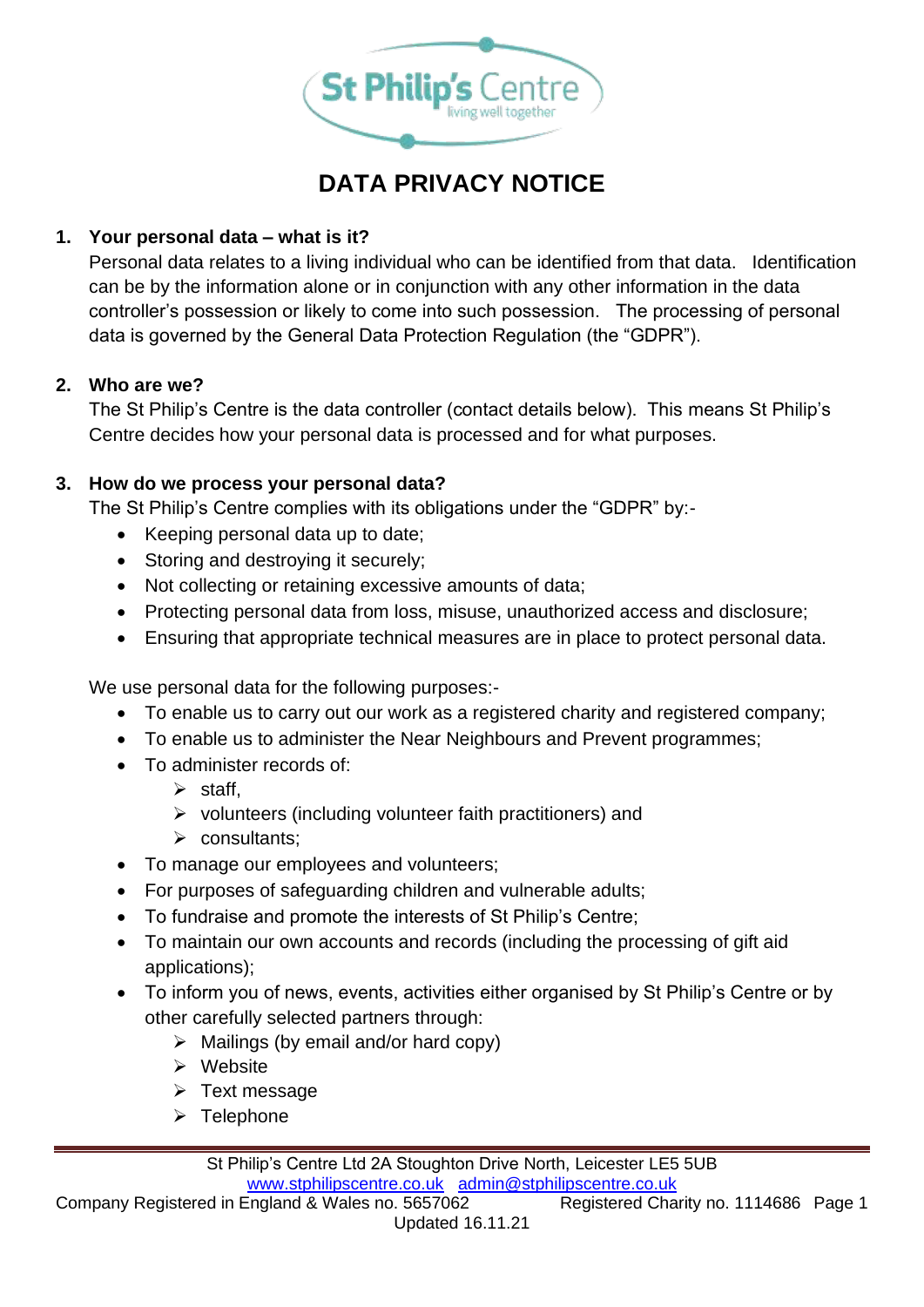## **4. What is the legal basis for processing your personal data?**

- Explicit consent so that we can keep you informed about news, events and activities and process your gift aid donations;
- Legal Obligation that is, processing is necessary for carrying out obligations under employment, social security or social protection law, or by a collective agreement;
- Necessary for contract that is, data that is necessary to make a contract work;
- Processing is carried out by a not-for-profit body with a political, philosophical, religious or trade union aim provided:
	- $\triangleright$  The processing relates only to those who have regular contact with the organisation in connection with those purposes and
	- $\triangleright$  There is no disclosure to a third party without consent except as set out in 5 below.

## **5. Sharing your personal data**

Your personal data will be treated as strictly confidential and will only be shared within St Philip's Centre for purposes connected with the St Philip's Centre and certain third parties outside of St Philip's Centre as set out in Appendix 1.

## **6. How long do we keep your personal data?**

We keep data as set out in Appendix 2.

## **7. Your rights and personal data**

Unless subject to an exemption under the GDPR, you have the following rights with respect to your personal data:-

- $\triangleright$  The right to request a copy of your personal data which the St Philip's Centre holds about you (see Appendix 3);
- $\triangleright$  The right to request that the St Philip's Centre corrects any personal data if it is found to be inaccurate or out of date;
- $\triangleright$  The right to request that your personal data is erased where it is no longer necessary for the St Philip's Centre to retain such data;
- $\triangleright$  The right to withdraw your consent to the processing of your personal data at any time;
- $\triangleright$  The right to request that the data controller provide the data subject with his/her personal data and where possible, to transmit that data directly to another data controller, (known as the right to data portability);
- $\triangleright$  The right, where there is a dispute in relation to the accuracy or processing of your personal data, to request a restriction is placed on further processing;
- $\triangleright$  The right to object to the processing of personal data (where applicable);
- ➢ The right to lodge a complaint with the Information Commissioner's Office (ICO).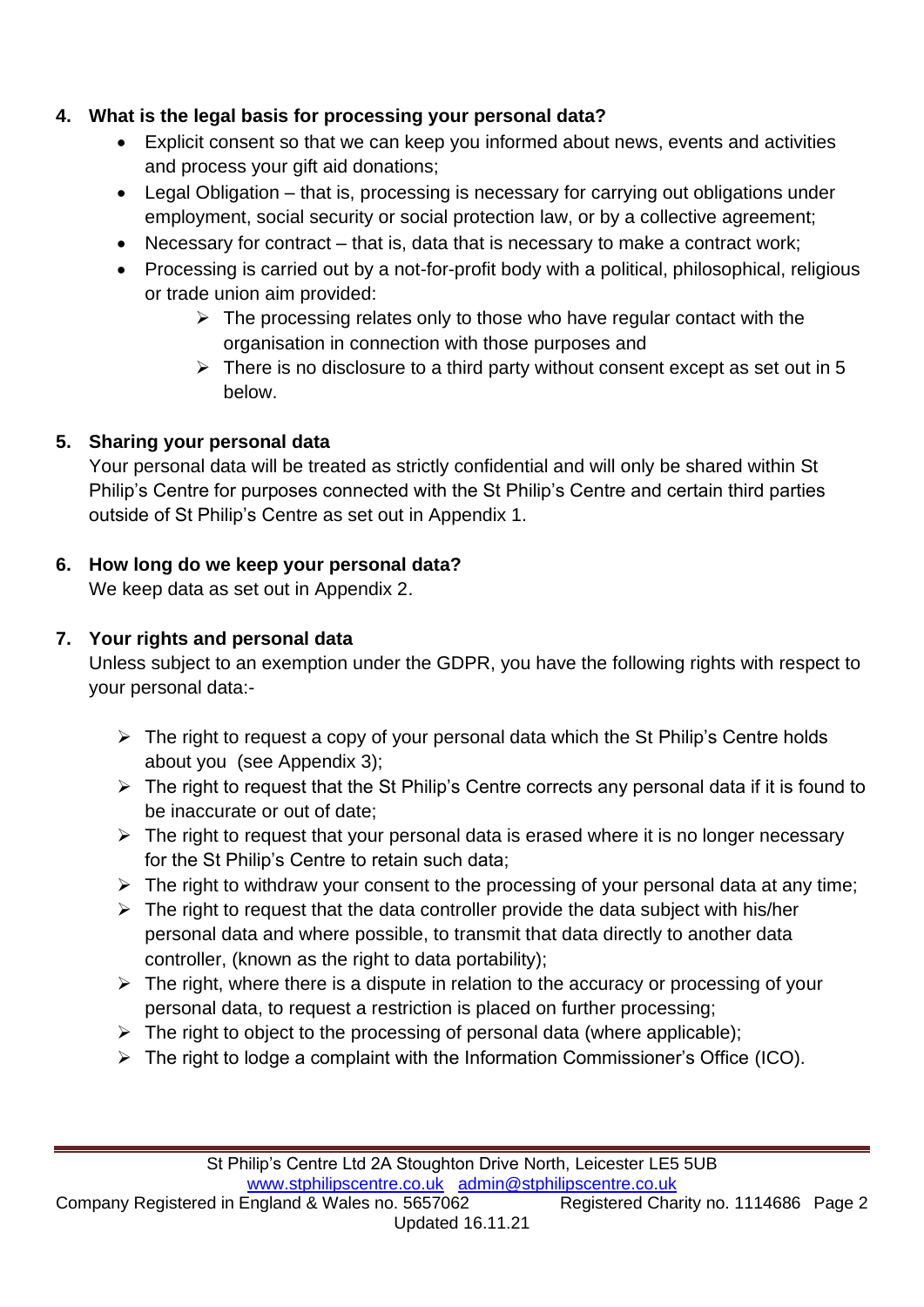### **8. Further processing**

If we wish to use your personal data for a new purpose, not covered by this Data Protection Notice, we will provide you with a new notice explaining this new use prior to commencing and setting out the relevant purposes and processing conditions. Where and whenever necessary, we will seek your prior consent to the new processing.

### **9. Contact details**

To exercise all relevant rights, queries of complaints, please in the first instance contact the Centre Support Services Manager at St Philip's Centre, 2A Stoughton Drive North, Leicester LE5 5UB – telephone number 0116 2733459 or e-mail [admin@stphilipscentre.co.uk](mailto:admin@stphilipscentre.co.uk)

Alternatively you can contact the Information Commissioner's Office on 0303 123 1113 or via e-mail: <https://ico.org.uk/global/contact-us/email/>or by post at the Information Commissioner's Office, Wycliffe House, Water Lane, Wilmslow, Cheshire SK9 5AF.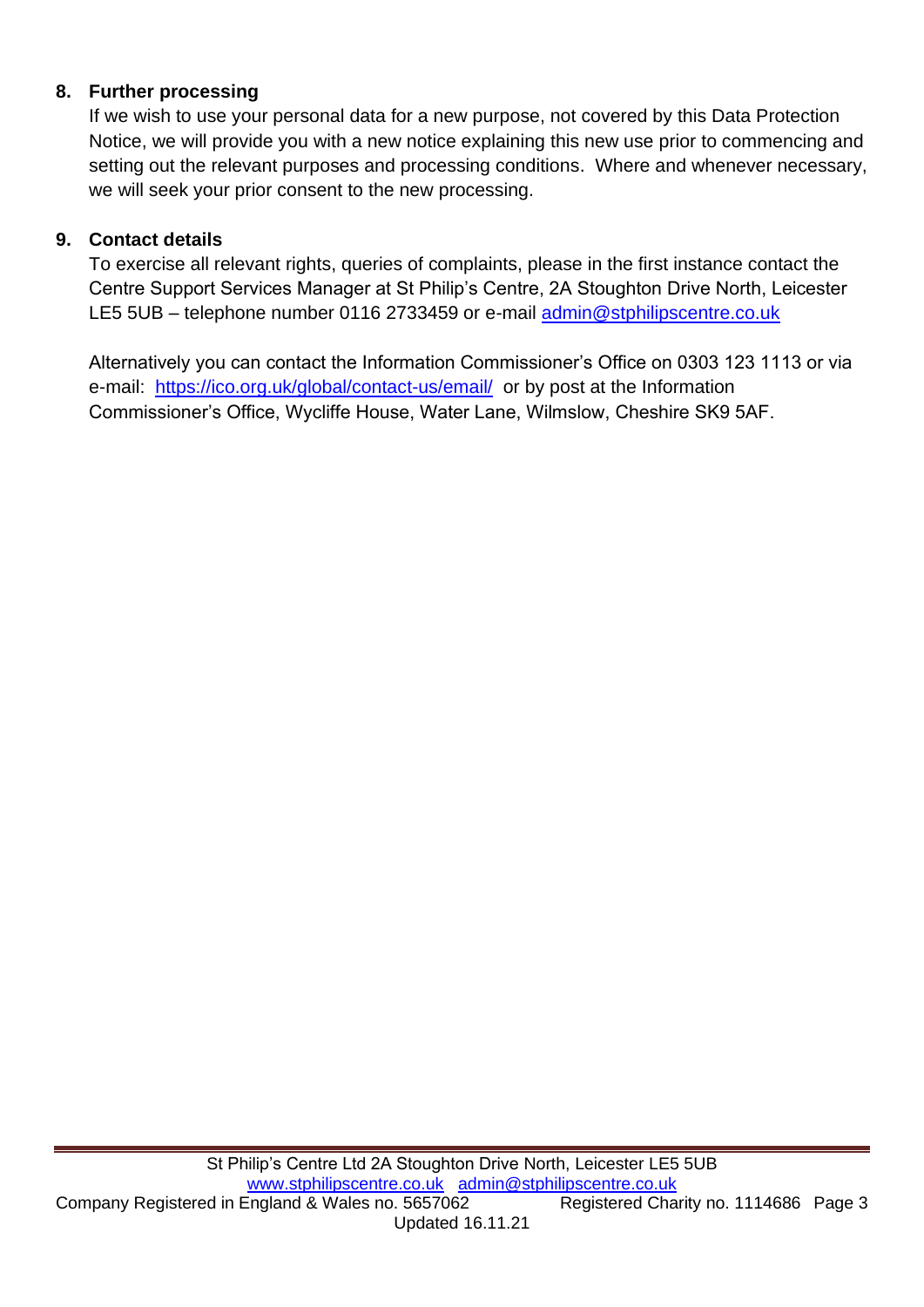## **APPENDIX 1**

## **Sharing your personal data**

Your personal data will be treated as strictly confidential and will only be shared within St Philip's Centre and certain third parties as listed below:

- ➢ Data supplied in relation to Near Neighbours Grant Applications may be shared with the Church Urban Fund as necessary to administer the grant and for statistical purposes;
- ➢ We may disclose your personal data to our insurers and/or professional advisers insofar as reasonably necessary for the purposes of obtaining and maintaining insurance coverage, managing risks, obtaining professional advice and managing legal disputes;
- ➢ Financial transactions relating to our website and services may be handed by our payment service providers – Stripe, Go Cardless, Paypal. We will share transaction data with our payment service providers only to the extent necessary for the purposes of processing your payments, refunding such payments and dealing with complaints and queries relating to such payments and refunds. Further information about how data related to the website is processed can be found in our Terms and Conditions & Website Privacy Policy at<https://www.stphilipscentre.co.uk/>
- ➢ Data supplied in connection with the carrying out of DBS checks will be shared on a secure system with The Diocese of Leicester and Thirtyone:eight who process DBS checks on our behalf. The Diocese of Leicester may retain your name, e-mail address and date of DBS check for the purpose of sending a reminder when the next DBS check is due.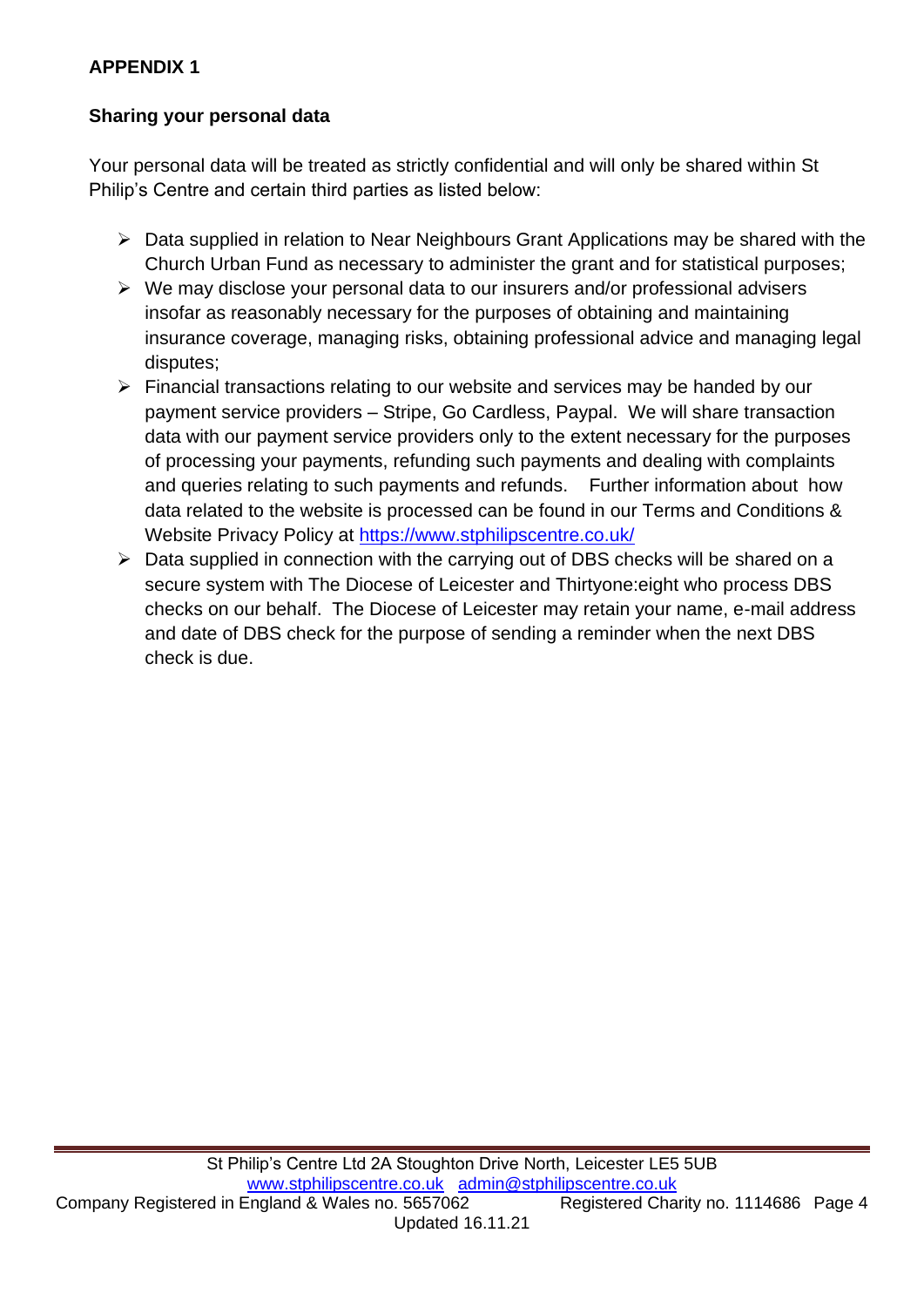#### **APPENDIX 2**

## **RETENTION OF DATA**

| <b>Type of Data</b>                                    | <b>Retention Period</b>                                |
|--------------------------------------------------------|--------------------------------------------------------|
| Financial supporter information                        | As long as the supporter continues to donate or until  |
|                                                        | unsubscribe                                            |
| <b>Gift Aid information</b>                            | 6 years from the end of the accounting period they     |
|                                                        | relate to                                              |
| <b>Bank Details</b>                                    | Whilst the person concerned is receiving payments      |
| Contact details of supporters/Newsletter               | Until unsubscribe                                      |
| subscribers                                            |                                                        |
| <b>Course Participants</b>                             | 5 years after last contact or until unsubscribe        |
| <b>Staff information</b>                               | Whilst in employment and for 6 years after             |
|                                                        | employment terminates                                  |
| Interview records of unsuccessful candidates           | Until 6 months after interview                         |
| <b>DBS</b> records                                     | Indefinitely in case records are needed in relation to |
|                                                        | safeguarding at a future date                          |
| Contact details of course participants who             | Until unsubscribe                                      |
| have subscribed to database                            |                                                        |
| <b>Details of Trustees</b>                             | During their term of office and for 5 years after the  |
|                                                        | term of office ends                                    |
| Near Neighbours Project Information                    | For the duration of the Near Neighbours programme      |
|                                                        |                                                        |
| Contact details of those booking visits for<br>schools | 5 years after last contact                             |
| Contact details of all schools in city/county          | Until unsubscribe                                      |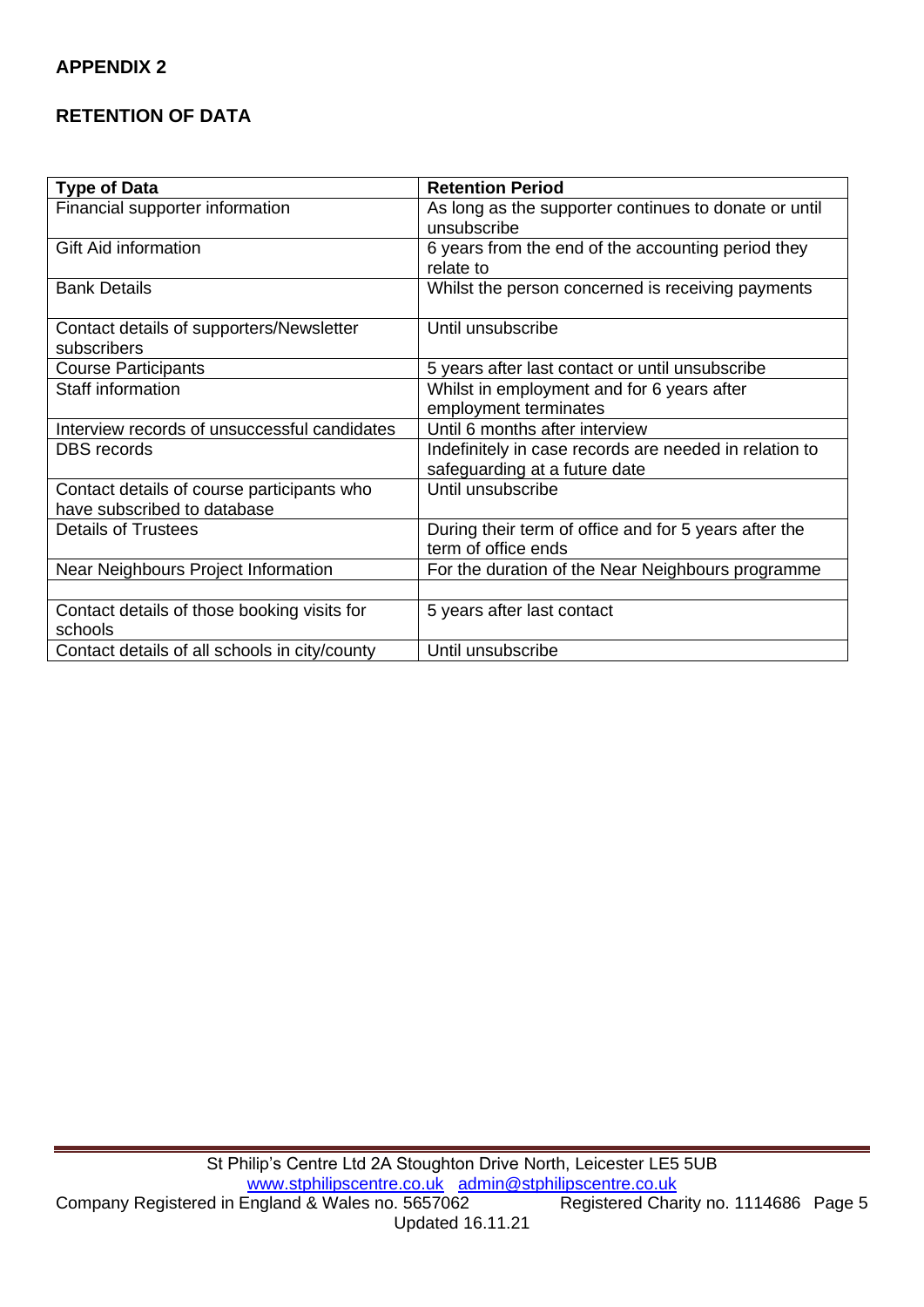#### **APPENDIX 3**

## **RESPONDING TO A SUBJECT ACCESS REQUEST**

You have the right to find out if St Philip's Centre is using or storing your personal data and to ensure that the data that is stored is accurate. This is called the right of access. You exercise this right by asking for a copy of the data, which is commonly known as making a 'subject access request'.

A subject access request may be made **verbally or in writing**. If you make your request verbally, we recommend you follow it up in writing to provide a clear trail of correspondence and clear evidence of your actions.

## **Procedure for exercising your right of access**

- Contact The Centre Manager at St Philip's Centre, 2A Stoughton Drive North, Leicester LE5 5UB – [admin@stphilipscentre.co.uk](mailto:admin@stphilipscentre.co.uk) 0116 2733459. In the absence of the Centre Manager, please contact [director@stphilipscentre.co.uk](mailto:director@stphilipscentre.co.uk)
- State clearly what data you want. You might not want all the personal data that we hold about you so identify the specific data you want.

Include the following information:

- Your name and contact details.
- Any details or relevant dates that will help us identify what you want e.g date of course/event attended.

For example, you may want to ask for:

- your personnel file
- emails between 'person A' and 'person B' (e.g. from 1 June 2018 to 1 Sept 2018)
- CCTV camera data on, for example, 23 May 2017 from 11am to 5pm
- Records detailing the transfer of your data to a third party.

## **Keep a copy of your request and any proof of postage or delivery.**

Company Registered in England & Wales no. 5657062 Registered Charity no. 1114686 Page 6 Updated 16.11.21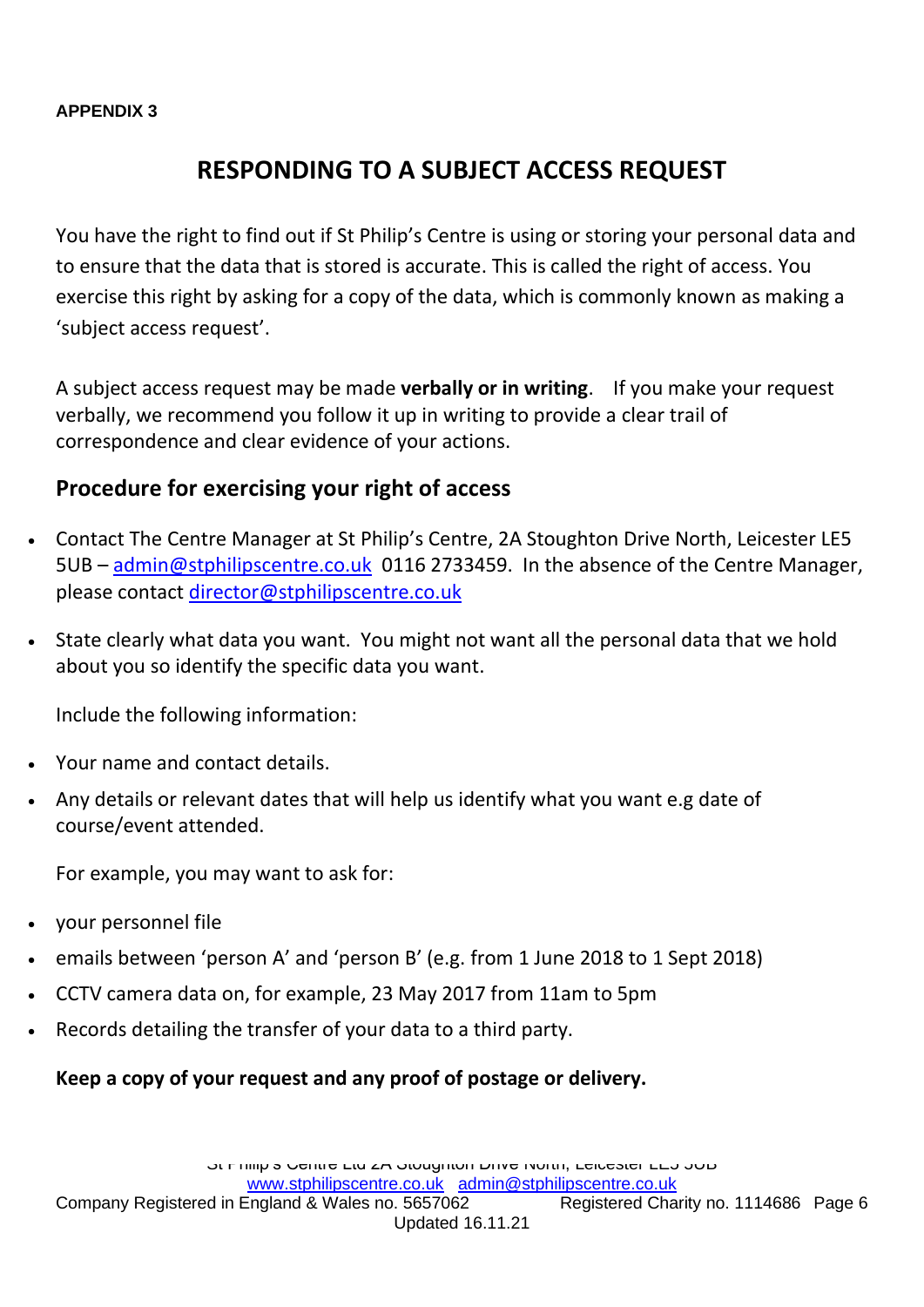## **How St Philip's Centre will respond to your request**

We will acknowledge your request immediately and will respond within one month with a copy of your data. We may need to ask you for more information to help us find the data you have requested and will wait until we have all the necessary data before responding to your request.

We may respond with a copy of your data electronically. If you need your data in another format, you must ask if this is possible.

We will also tell you:

- What we are using your data for.
- Who we are sharing your data with.
- How long we will store your data, and how we made this decision.
- Information on your rights to challenge the accuracy of your data, to have it deleted, or to object to its use.
- Your right to complain to the ICO.
- Information on where your data came from.
- Whether your data is used for profiling or automated decision making and how it is doing this.
- If we have transferred your data to a third country or an international organisation, what security measures we took.

## **Refusing a subject access request**

We may refuse your subject access request if your data includes information about another individual, except where:

- the other individual has agreed to the disclosure, or
- it is reasonable to provide you with this information without the other individual's consent.

In deciding this, we will balance your right to access your data against the other individual's rights regarding their own information.

We can also refuse your request if it is 'manifestly unfounded or excessive'. In any case we will tell you and will justify our decision.

## **What to do if you disagree with the outcome or are still unhappy**